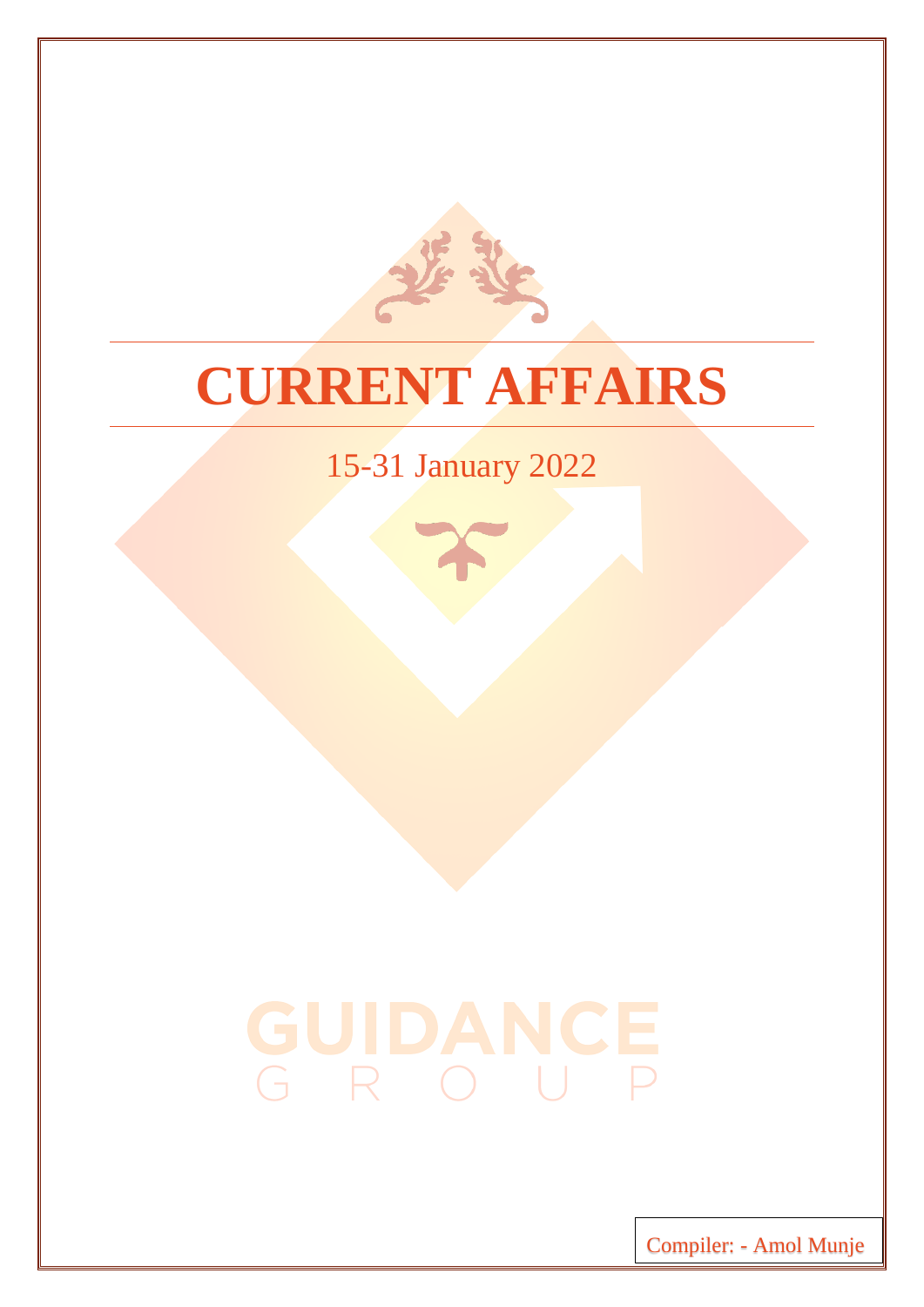#### TABLE OF CONTENTS

| GOI merges the eternal flame of Amar Jawan Jyoti with the National War Memorial flame 6          |  |
|--------------------------------------------------------------------------------------------------|--|
|                                                                                                  |  |
|                                                                                                  |  |
|                                                                                                  |  |
|                                                                                                  |  |
| Issuance of Stamps on the Occasion of the First Anniversary of India's National Covid Prevention |  |
|                                                                                                  |  |
|                                                                                                  |  |
|                                                                                                  |  |
|                                                                                                  |  |
|                                                                                                  |  |
|                                                                                                  |  |
|                                                                                                  |  |
|                                                                                                  |  |
|                                                                                                  |  |
|                                                                                                  |  |
|                                                                                                  |  |
|                                                                                                  |  |
|                                                                                                  |  |
|                                                                                                  |  |
|                                                                                                  |  |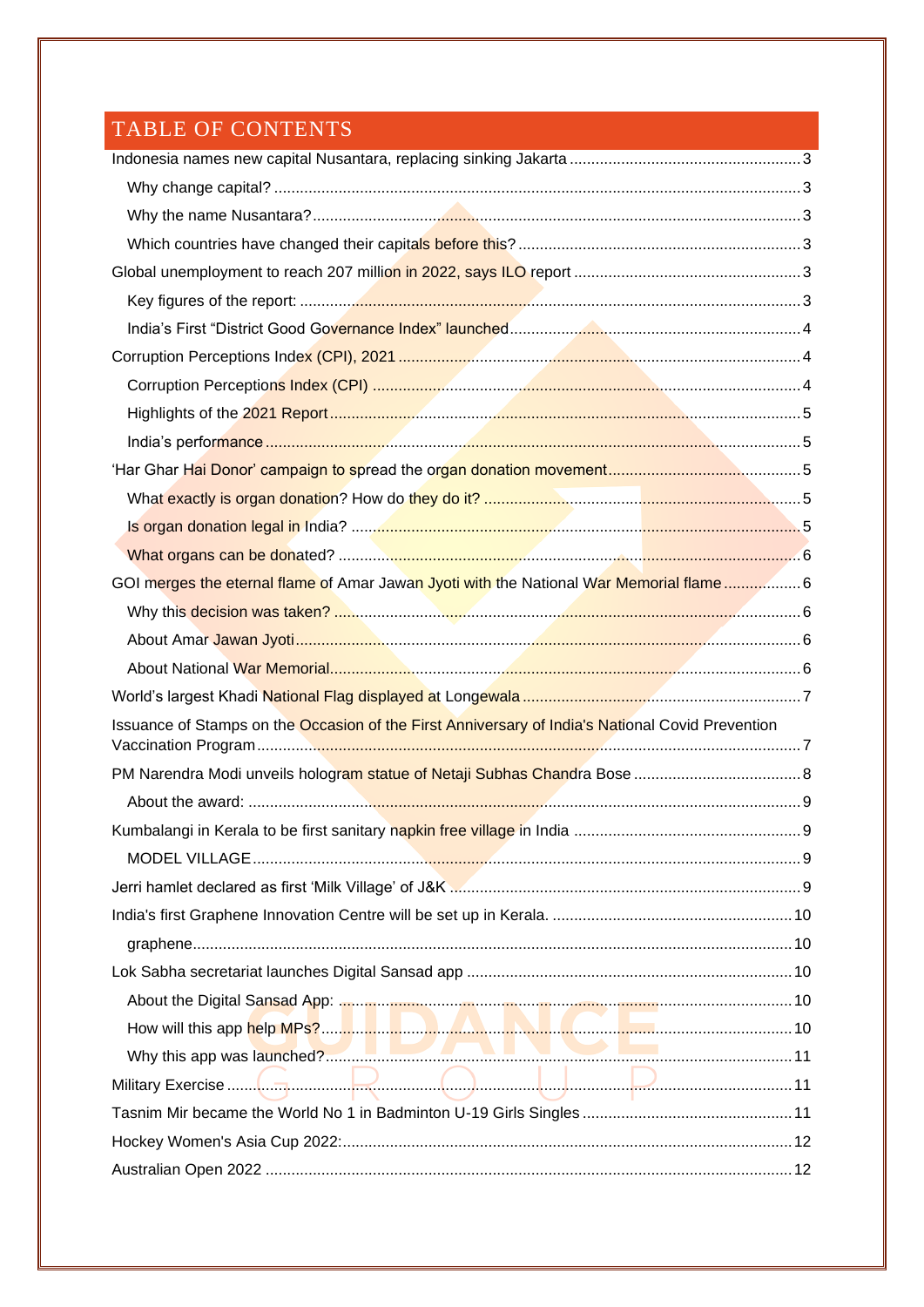| Announcement of State Government Literary Awards; Lifetime Achievement Award to Senior Literary |  |
|-------------------------------------------------------------------------------------------------|--|
|                                                                                                 |  |
|                                                                                                 |  |
|                                                                                                 |  |
|                                                                                                 |  |
|                                                                                                 |  |
|                                                                                                 |  |
|                                                                                                 |  |

# GUIDANCE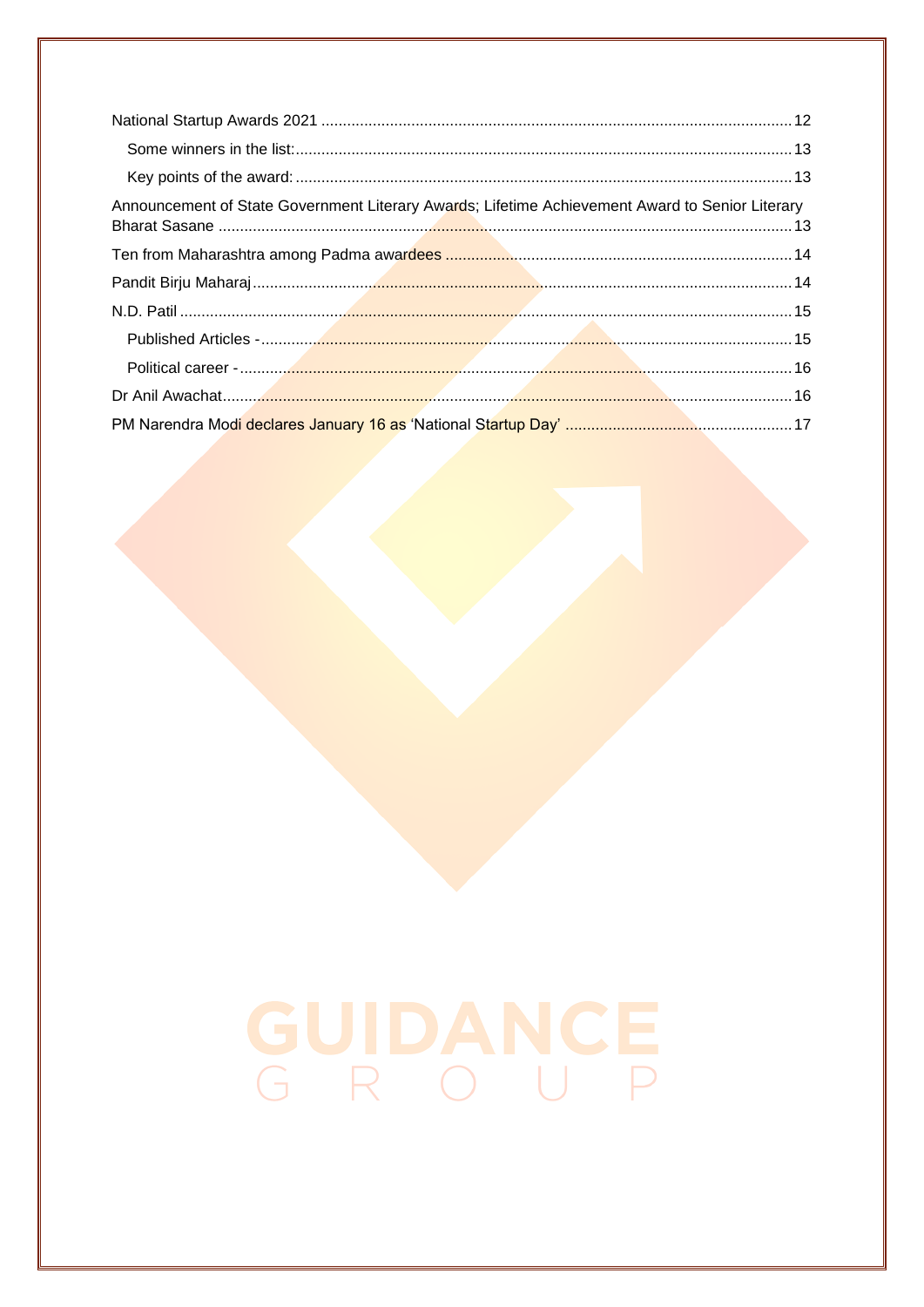#### <span id="page-3-0"></span>INDONESIA NAMES NEW CAPITAL NUSANTARA, REPLACING SINKING JAKARTA

Indonesia will move its capital to mineral-rich East Kalimantan, an Indonesian province on the island of Borneo. The name of the new capital will be Nusantara, which means "archipelago" in Javanese. It will be based in the regions of North Penajam Paser and Kutai Kartanegara. The new project is likely to cost around 466 trillion rupiahs (\$32 billion)

#### <span id="page-3-1"></span>WHY CHANGE CAPITAL?

- Jakarta has a **population of over 1** million
- Jakarta is one of the most populous cities in the world
- Due to transportation problems, the minister and staff do not reach the office on time
- The change of capital has been demanded for the last 15 years
- According to President Widodo, this is not the right place to trade
- After independence in 1949, Jakarta was declared the capital of Indonesia

#### <span id="page-3-2"></span>WHY THE NAME NUSANTARA?

According to Indonesian Urban Development Minister Suraraso Monorfa, Nusantara in *Indonesia* is a place surrounded by water.

#### <span id="page-3-3"></span>WHICH COUNTRIES HAVE CHANGED THEIR CAPITALS BEFORE THIS?

- The capital of Brazil was Rio de Janeiro. Now there is Brasilia
- The capital of Nigeria was Lagos. Now it is Abuja
- The capital of Kazakhstan was Almaty. Now there is Noor-Sultan
- The capital of Myanmar was Rangoon. Now there is Naypyidaw

#### <span id="page-3-4"></span>GLOBAL UNEMPLOYMENT TO REACH 207 MILLION IN 2022, SAYS ILO REPORT

The International Labour Organisation (ILO) has released its World Employment and Social Outlook – Trends 2022 (WESO Trends) report. The report analyses comprehensive labour market projections for 2022 and 2023 and assesses how labour market recovery has unfolded worldwide. In the WESO 2022, ILO has downgraded its forecast for labour market recovery in 2022.

#### <span id="page-3-5"></span>KEY FIGURES OF THE REPORT:

• The global unemployment level in 2022 is estimated at 207 million, compared to 186 million in 2019.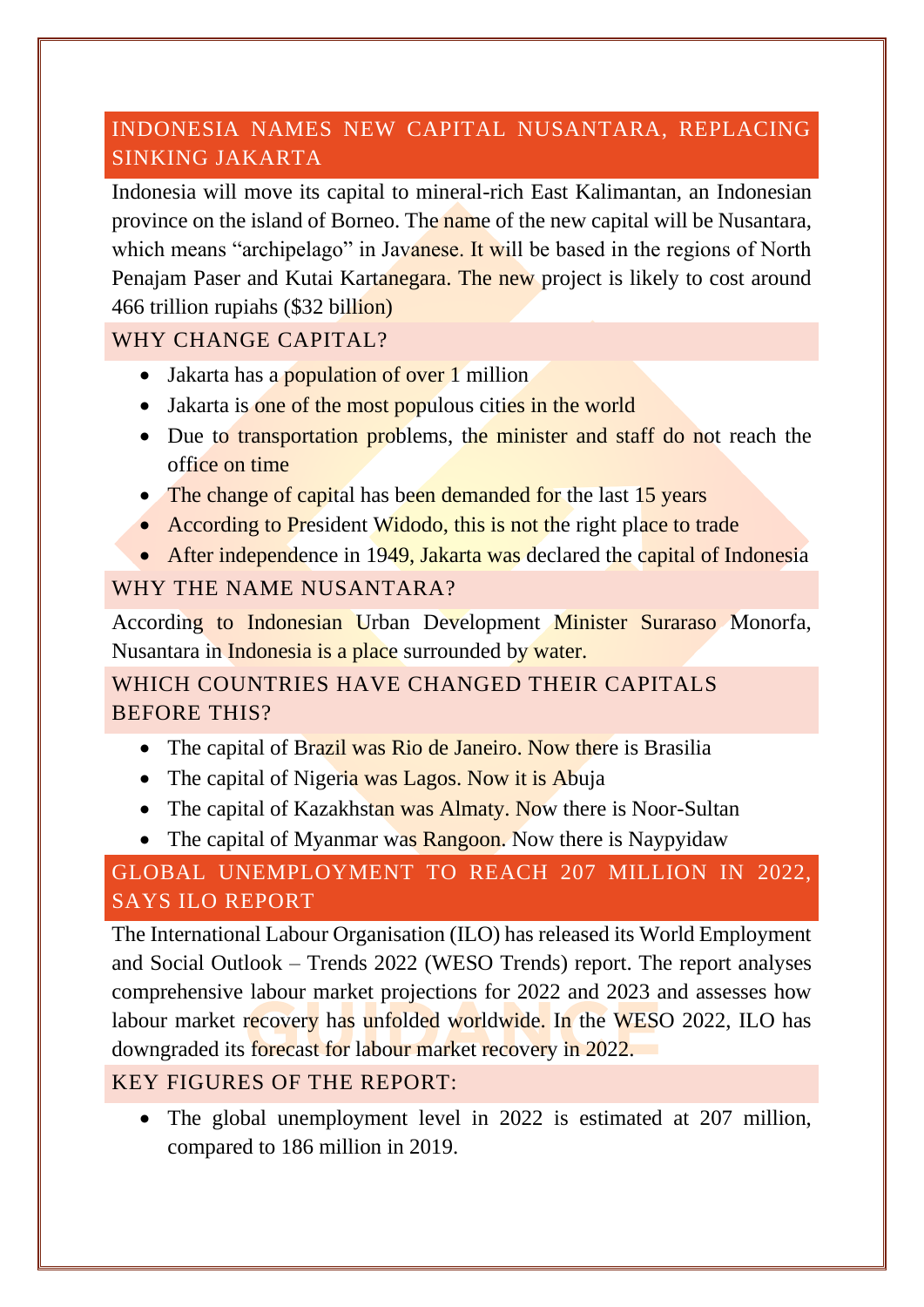- Total working hours globally in 2022 is projected to be 2% below the prepandemic level, and that is equivalent to the loss of 52 million full-time jobs.
- The global labour force participation rate in 2022 is projected to remain 1.2 percentage points below that of 2019 before the novel coronavirus disease (COVID-19) pandemic began.
- In 2022 around 40 million people will no longer be participating in the global labour force.
- ILO states that there can be no real recovery from this pandemic without a broad-based labour market recovery.

#### <span id="page-4-0"></span>INDIA'S FIRST "DISTRICT GOOD GOVERNANCE INDEX" LAUNCHED

- The Union Minister of Home and Cooperation Amit Shah has virtually released India's First "District Good Governance Index" for 20 districts of Jammu and Kashmir.
- The top 5 districts in the District Good Governance Index" are (1) Jammu,  $(2)$  Doda,  $(3)$  Samba,  $(4)$  Pulwama, and  $(5)$  Srinagar.
- This index has been prepared by the Department of Administrative Reforms and Public Grievances (DARPG) in collaboration with the Government of Jammu & Kashmir.
- The District Good Governance Index (DGGI) is a framework document comprising of performance under ten governance sectors having 58 indicators with 116 data points

#### <span id="page-4-1"></span>CORRUPTION PERCEPTIONS INDEX (CPI), 2021

The 2021 Corruption Perception Index by Transparency International places India 85th on a list of 180 countries, one position above last year.

#### <span id="page-4-2"></span>CORRUPTION PERCEPTIONS INDEX (CPI)

- The CPI is an index that ranks countries "by their perceived levels of public sector corruption, as determined by expert assessments and opinion surveys."
- The CPI generally defines corruption as an "abuse of entrusted power for private gain".
- The index is published annually by the non-governmental organization Transparency International since 1995.
- The index ranks 180 countries and territories by their perceived levels of public sector corruption according to experts and business people.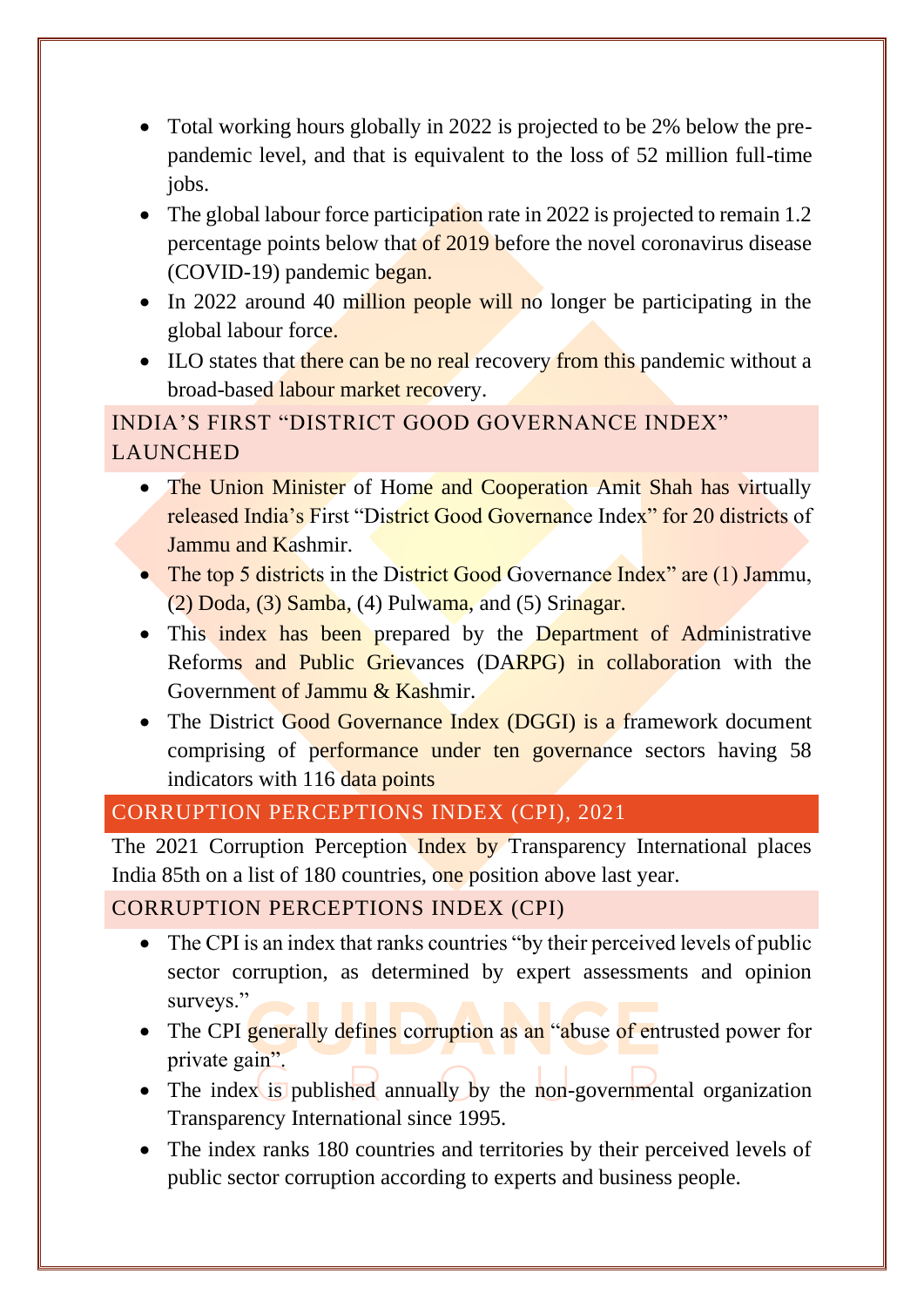• It uses a scale of 0 to 100 to rank CPI, where 0 is highly corrupt and 100 is very clean

#### <span id="page-5-0"></span>HIGHLIGHTS OF THE 2021 REPORT

- The top-performing countries were Denmark, Finland, and New Zealand — all having corruption perceptions score of 88 — followed by Norway, Singapore, and Sweden, all of them scoring 85.
- In contrast, the worst-performing countries were South Sudan with corruption perceptions score of 11, followed by Syria (13), Somalia (13, Venezuela (14), and Afghanistan (16).

#### <span id="page-5-1"></span>INDIA'S PERFORMANCE

- In 2021, India ranked 86th with the same CPI score of 40.
- The report highlighted concerns over the risk to journalists and activists who have been victims of attacks by the police, political militants, criminal gangs, and corrupt local officials.
- Civil society organizations that speak up against the government have been targeted with security, defamation, sedition, hate speech, contempt-ofcourt charges, and regulations on foreign funding.

#### <span id="page-5-2"></span>'HAR GHAR HAI DONOR' CAMPAIGN TO SPREAD THE ORGAN DONATION MOVEMENT

The 'Har Ghar Hai Donor' campaign was launched to expand the organ donation movement. The campaign is being implemented in collaboration with the Public Health Department of the State Government and Project Mumbai NGO.

Organ donation is decided by close relatives of the brain dead. November 27 is National Organ Donation Day.

#### <span id="page-5-3"></span>WHAT EXACTLY IS ORGAN DONATION? HOW DO THEY DO IT?

Organ donation is the process of removing organs or tissues from a living or dead human body and transplanting them into another human body. This is called a donation because it requires the consent of the donor.

#### <span id="page-5-4"></span>IS ORGAN DONATION LEGAL IN INDIA?

Yes. Of course. The concepts of organ donation and 'branded' have been adopted by the Transplantation of Human Organs Act (THOA), 1994. However, buying and selling of organs are prohibited by law. This means that the exchange of money in this transaction is not legal.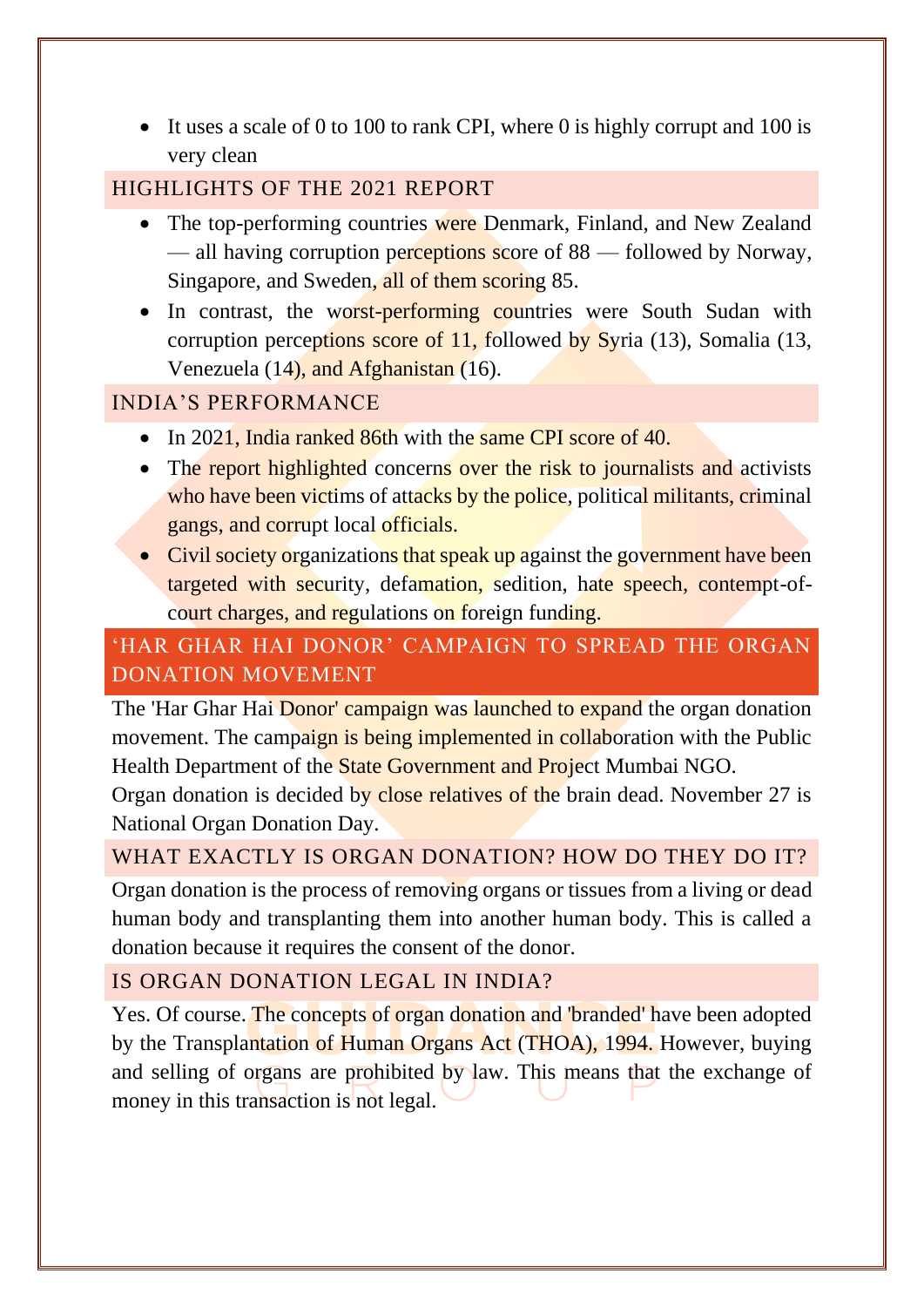#### <span id="page-6-0"></span>WHAT ORGANS CAN BE DONATED?

Organs like the heart, liver, kidneys as well as tissues like skin, cornea, bone marrow can be donated. Some of these can be donated alive and some posthumously.

By taking care of your health while you are alive, you can donate kidneys, blood, bone marrow, bones, skin, blood cells and some organs (liver, lungs and in rare cases pancreas and intestines).

In addition to the above, many more organs and tissues can be donated in postmortem organ donation - a total of 34 organs including lungs, intestines, pancreas, heart valves, heart, blood vessels.

Organs can be removed from the body and stored, but this period is different for each organ. E.g., Heart - 3 hours, liver and pancreas - 12 hours, kidney - 24 hours, cornea - 2 weeks, inner ear, skin, bone marrow - 5 years, heart valves - 10 years.

#### <span id="page-6-1"></span>GOI MERGES THE ETERNAL FLAME OF AMAR JAWAN JYOTI WITH THE NATIONAL WAR MEMORIAL FLAME

The government of India has merged the flame of the Amar Jawan Jyoti at Delhi's India Gate with the flame at the adjoining National War Memorial on January 21, 2022, ahead of Republic Day. The ceremony was led by the Integrated Defence Staff chief, Air Marshal Balabadhra Radha Krishna.

#### <span id="page-6-2"></span>WHY THIS DECISION WAS TAKEN?

The decision to merge the two flames was taken keeping in mind that flame at Amar Jawan Jyoti paid homage to the martyrs of 1971 but none of their names is present there, while names of all Indian martyrs from all the wars, including 1971 and wars before and after it are housed at the National War Memorial. So, housing the flame at the same place along with the names will serve as a true tribute to martyrs. This will also do away with upkeeping two flames for the same purpose. This means that after 50 years of continuous lightning, the flame at Amar Jawan Jyoti will no longer be present there.

#### <span id="page-6-3"></span>ABOUT AMAR JAWAN JYOTI

The Amar Jawan Jyoti was inaugurated on the Republic Day of 1972 by the then Prime Minister Indira Gandhi. The eternal flame of Amar Jawan Jyoti was lit in memory of soldiers who laid their lives during the 1971 Indo-Pakistan war.

#### <span id="page-6-4"></span>ABOUT NATIONAL WAR MEMORIAL

The National War Memorial was inaugurated by Prime Minister Narendra Modi on February 25, 2019. The eternal torch of this memorial burns at the heart of the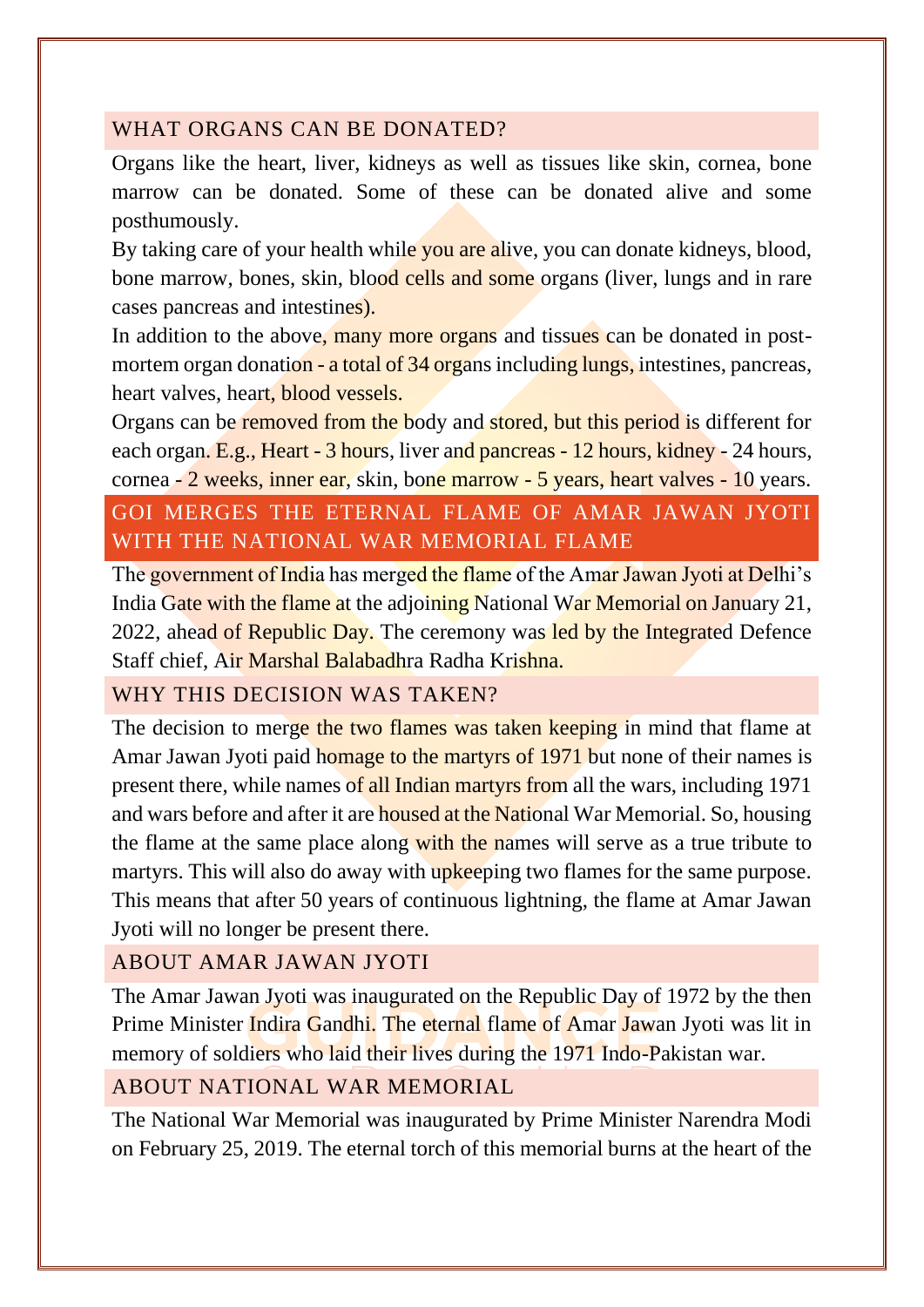Smarak Stambh, the main pillar of the memorial, inside the Amar Chakra. The names of 25,942 soldiers have been inscribed in golden letters on granite tablets.

#### <span id="page-7-0"></span>WORLD'S LARGEST KHADI NATIONAL FLAG DISPLAYED AT LONGEWALA

- The world's largest national flag made of khadi cloth will be hoisted for a grand public display on the Indo-Pakistan border in Jaisalmer on Saturday to mark "Military Day". The national flag will be hoisted at Longewala, the epicentre of the historic 1971 war between India and Pakistan.
- This will be the 5th public display of the national flag since its unveiling in Leh on 2 October 2021. The flag was hoisted at Hindon Air Base on the occasion of Air Force Day on 8 October 2021 and at the Red Fort on 21 October to mark the completion of 100 crore covid vaccinations in India. On December 4, 2021, the National Flag was hoisted at the Naval Dock near the Gateway of India in Mumbai to mark Naval Day.
- The Khadi and Village Industries Commission (KVIC) has created this national flag to symbolize the collective spirit of Indianness and the craftsmanship of Khadi. Has been submitted.
- The national flag is 225 feet long, 150 feet wide, and weighs (approximately) 1400 kilograms. It took 70 khadi artisans 49 days to make this flag. The creation of this national flag created additional employment of about 3500-man hours for khadi artisans and related workers.
- The flag, which covers a total area of 33,750 square feet, is made of 4500 meters of hand-woven, hand-woven khadi cloth. The Ashoka Chakra in the flag is 30 feet in diameter. "

#### <span id="page-7-1"></span>ISSUANCE OF STAMPS ON THE OCCASION OF THE FIRST ANNIVERSARY OF INDIA'S NATIONAL COVID PREVENTION VACCINATION PROGRAM

Dr Mansukh Mandaviya, Union Minister of Health and Family Welfare today released a commemorative Postal Stamp on COVID-19 Vaccine to mark the 1st anniversary of India's National Covid-19 Vaccination program along with Dr Bharati Pravin Pawar, Union Minister of State for Health & Family Welfare and Shri Devusinh Chauhan, Union Minister of State for Communications.

The commemorative stamp design features a healthcare worker inoculating a senior citizen with the COVID-19 vaccine, along with an image of a 'COVAXIN' vial.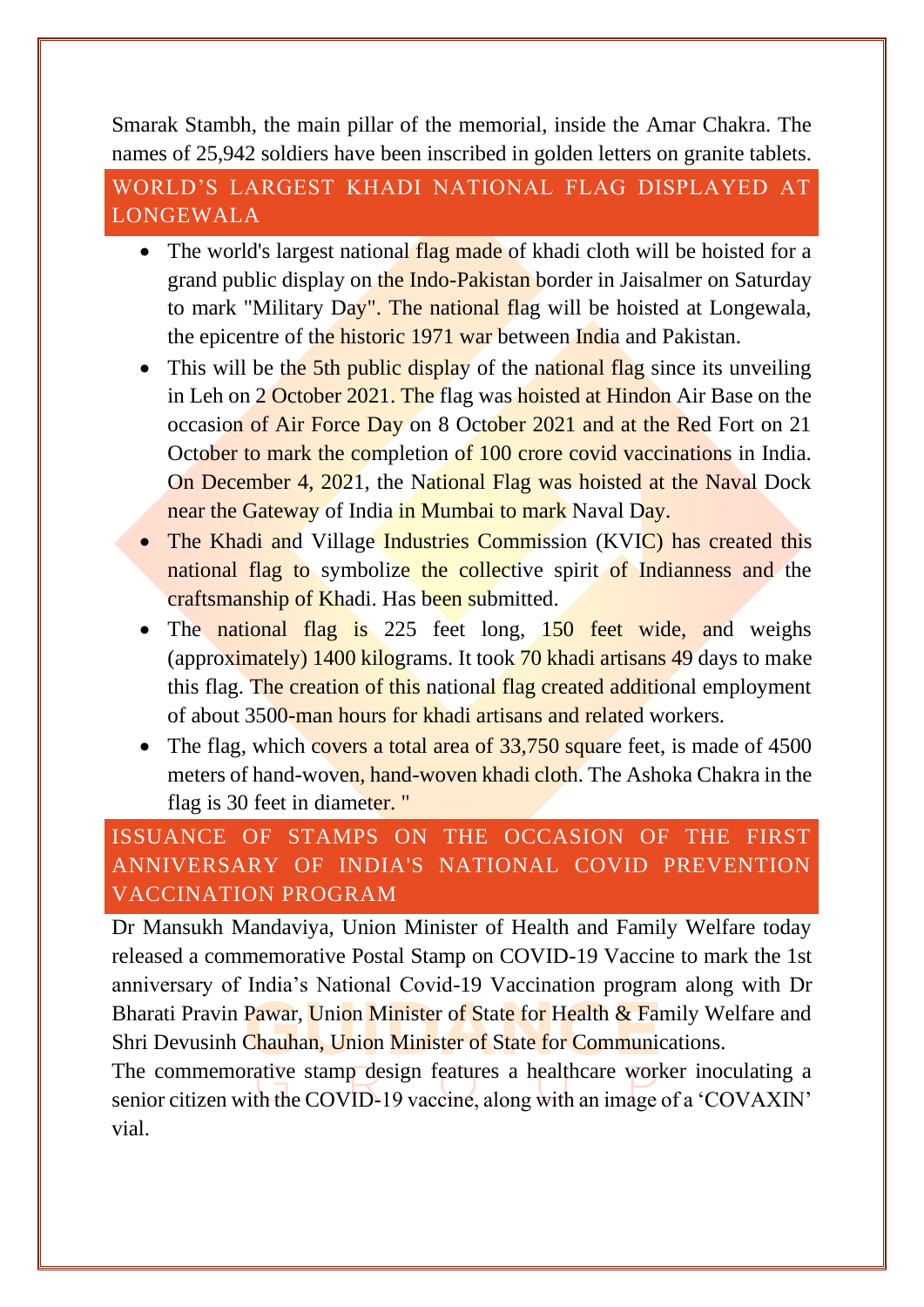This stamp signifies the remarkable work done by our frontline healthcare workers and scientific community across the country in protecting the people against the COVID pandemic.



#### <span id="page-8-0"></span>PM NARENDRA MODI UNVEILS HOLOGRAM STATUE OF NETAJI SUBHAS CHANDRA BOSE

- Prime Minister Narendra Modi has unveiled a hologram statue of Netaji Subhas Chandra Bose at India Gate on Parakram Divas.
- The size of the hologram statue is 28 feet in height and 6 feet in width. A grand statue, which will be made of granite, will replace the hologram statue once it is completed.
- The statue is being installed on the 125th birth anniversary as a tribute to the immense contribution of Netaji in the country's freedom struggle and would be a symbol of the country's indebtedness to him.
- The prime minister also conferred the 'Subhas Chandra Bose Aapda Prabandhan Puraskar' for the years 2019, 2020, 2021, and 2022 in the investiture ceremony.
- A total of seven awards were presented during the ceremony. Gujarat Institute of Disaster Management (in the Institutional category) and Professor Vinod Sharma (in the Individual category) have been selected for the Subhash Chandra Bose Aapda Prabandhan Puraskar for their excellent work in Disaster Management for the year 2022.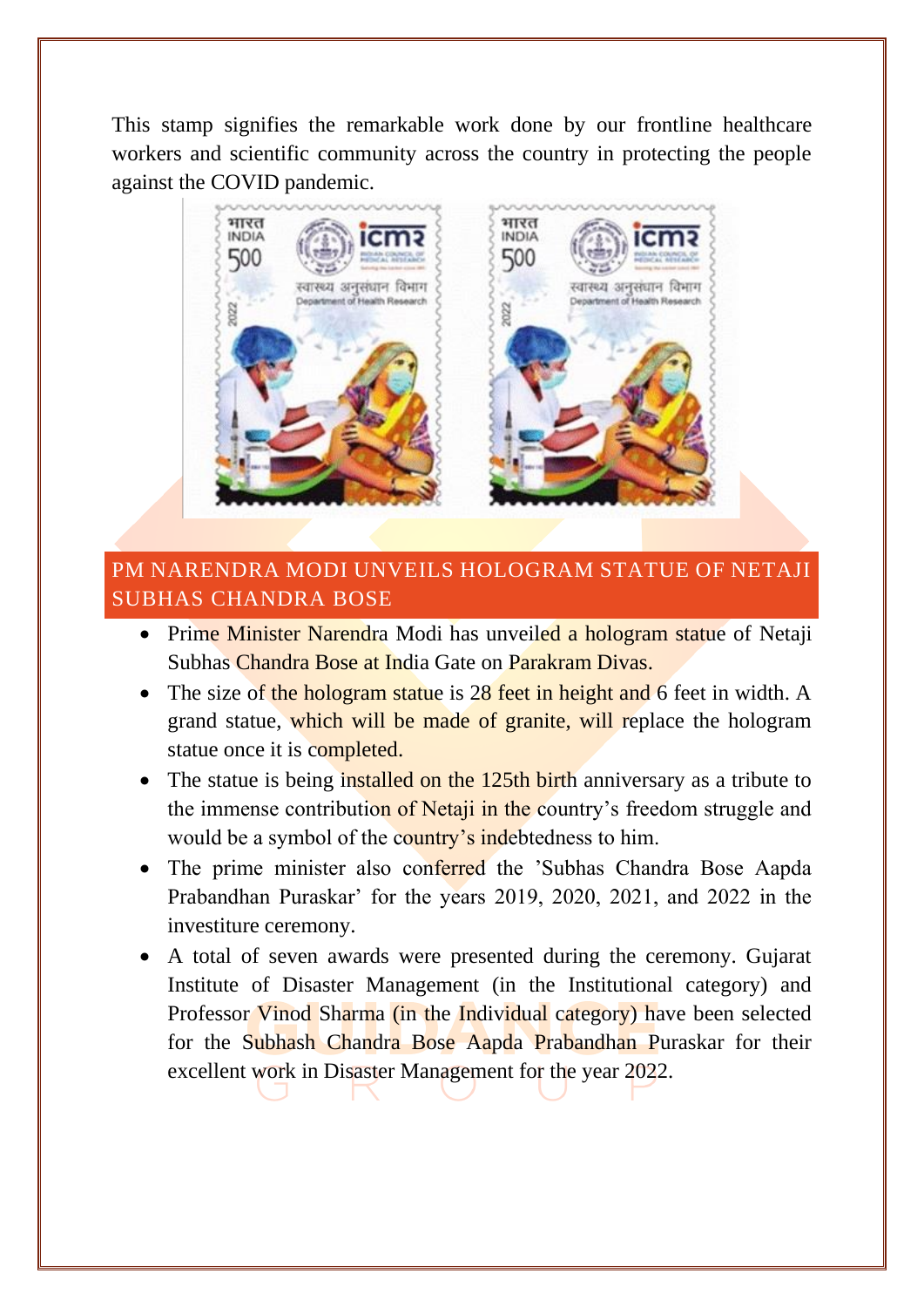#### <span id="page-9-0"></span>ABOUT THE AWARD:

The Union government has instituted the annual award to recognize and honour the invaluable contribution and selfless service rendered by individuals and organizations in India in the field of disaster management.

<span id="page-9-1"></span>KUMBALANGI IN KERALA TO BE FIRST SANITARY NAPKIN FREE VILLAGE IN INDIA

Kumbalangi in Ernakulam, Kerala will be the first-ever sanitary napkin-free village in the country.

As part of the initiative, menstrual cups will be distributed to women aged 18 and above. A total of 5000 menstrual cups will be distributed.

According to MP Hibi Eden, the project is being implemented as part of the 'Avalkayi' (for her) scheme being implemented in the Ernakulam parliamentary constituency. The other partners in the scheme are HLL Management Academy through their 'Thingal' scheme and Indian Oil Corporation.

#### <span id="page-9-2"></span>MODEL VILLAGE

Kumbalanghi will be declared a model village by the Governor at the same event. The model village project is implemented through Pradhan Mantri Sansad Adarsh Gram Yojana (SAGY). One of the major attractions for tourists in Kochi, Kumbalanghi, will also have a new tourist information centre. It holds the title of India's first model tourist village too.

#### <span id="page-9-3"></span>JERRI HAMLET DECLARED AS FIRST 'MILK VILLAGE' OF J&K

In the Union Territory of Jammu and Kashmir, the administration has declared Jerri settlement in Reasi district as the first 'Milk Village' of the Union Territory and sanctioned 57 more dairy farms under the Integrated Dairy Development Scheme (IDDS) for the hamlet.

The village, which houses 73 individual dairy units with 370 cows, will give the local farmers financial security.

After being declared as 'Milk Village', a total of 57 units have been sanctioned under the IDDS for the village. Under the IDDS, dairy units of five animals are provided with a 50 per cent subsidy. The scheme also has a provision for milking machine, bulk milk cooling unit at 50 per cent subsidy (maximum Rs 5 lakh), paneer making machine, khoya making, Dahi making, cream separator, ice cream making machine, butter and ghee making machine (max subsidy Rs 3. 5 lakh), milk van (maximum subsidy Rs 2 lakh), milk ATM subsidy of Rs 5 lakh.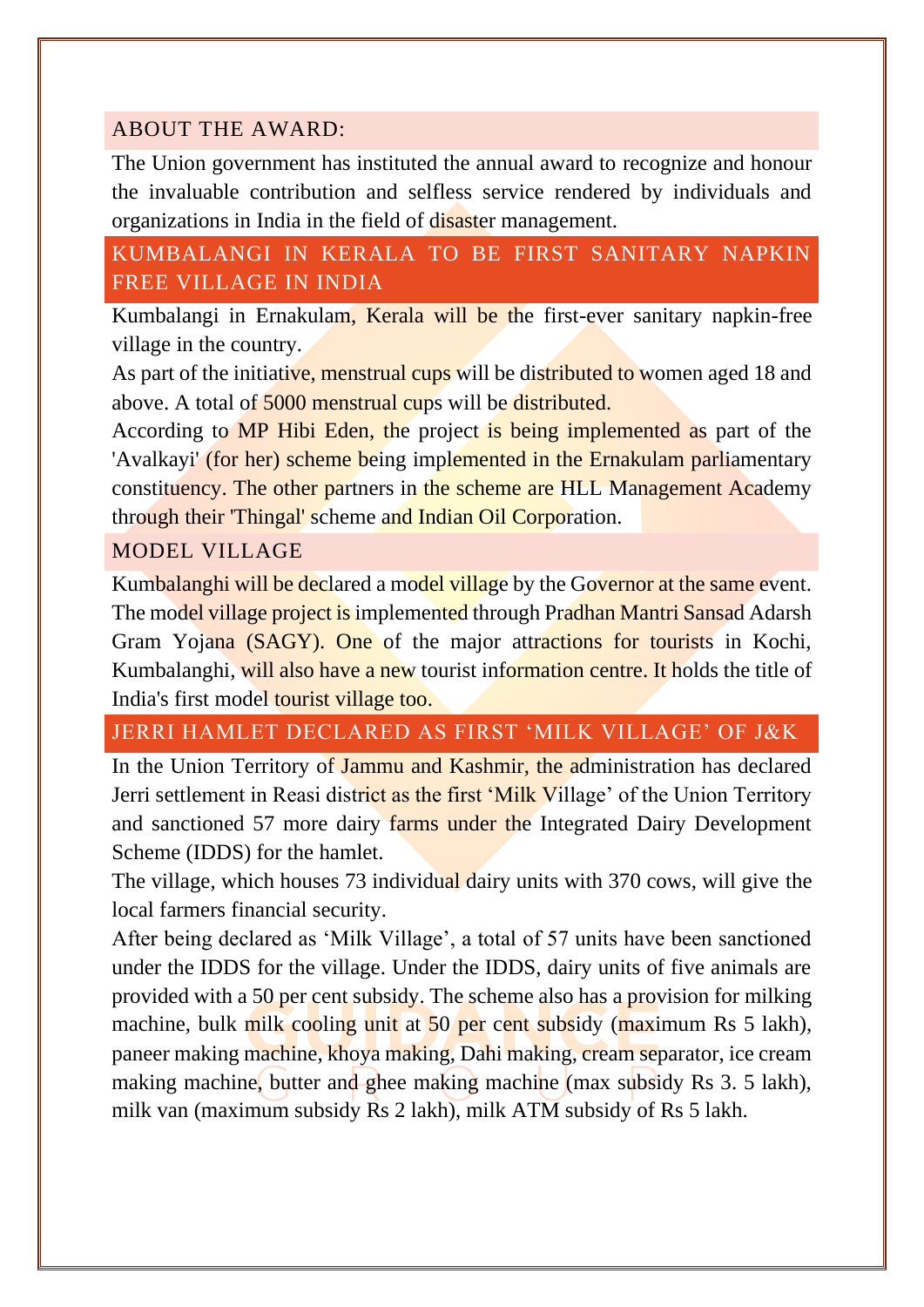#### <span id="page-10-0"></span>INDIA'S FIRST GRAPHENE INNOVATION CENTRE WILL BE SET UP IN KERALA.

The Kerala government announced the country's first Graphene Innovation Centre, a joint venture of the Digital University of Kerala, Centre for Materials for Electronics Technology (C-MET), and Tata Steel Limit.

The India Innovation Centre for Graphene would come up in Thrissur at a cost of Rs 86.41 crore. The project would give a major fillip for scientific research as well as the state's industrial sector.

#### <span id="page-10-1"></span>**GRAPHENE**

- Graphene is a one-atom-thick layer of carbon atoms arranged in a hexagonal lattice.
- It is the building block of Graphite, but graphene is a remarkable substance on its own with a multitude of astonishing properties.
- It is the thinnest, most electrically and thermally conductive material in the world, while also being flexible, transparent, and incredibly strong.
- Graphene is also known as a wonder material due to its vast potential in the energy and medical world.

#### <span id="page-10-2"></span>LOK SABHA SECRETARIAT LAUNCHES DIGITAL SANSAD APP

Lok Sabha Speaker Om Birla has launched the official mobile application of the Parliament named 'Digital Sansad App' on January 27, 2022, to allow citizens to access live proceedings of the House, including the Union Budget 2022 live. The app will make the Parliament and Parliamentary proceedings accessible not only to the members but also to the public of the country.

#### <span id="page-10-3"></span>ABOUT THE DIGITAL SANSAD APP:

Through the Digital Sansad App, citizens can check what their members of Parliament are doing, what debates they are participating in and what they are saying. Using the app, parliamentarians can also digitally log their attendance. The app contains information on budget speeches since 1947 as well as House discussions from the 12th Lok Sabha to 17th Lok Sabha. It will also contain a live telecast of Sansad proceedings. 2022 Budget session can also be watched live on this App.

#### <span id="page-10-4"></span>HOW WILL THIS APP HELP MPS?

The app will also help members of parliament to access services like checking personal updates viz., House bulletins, the status of their notices, etc.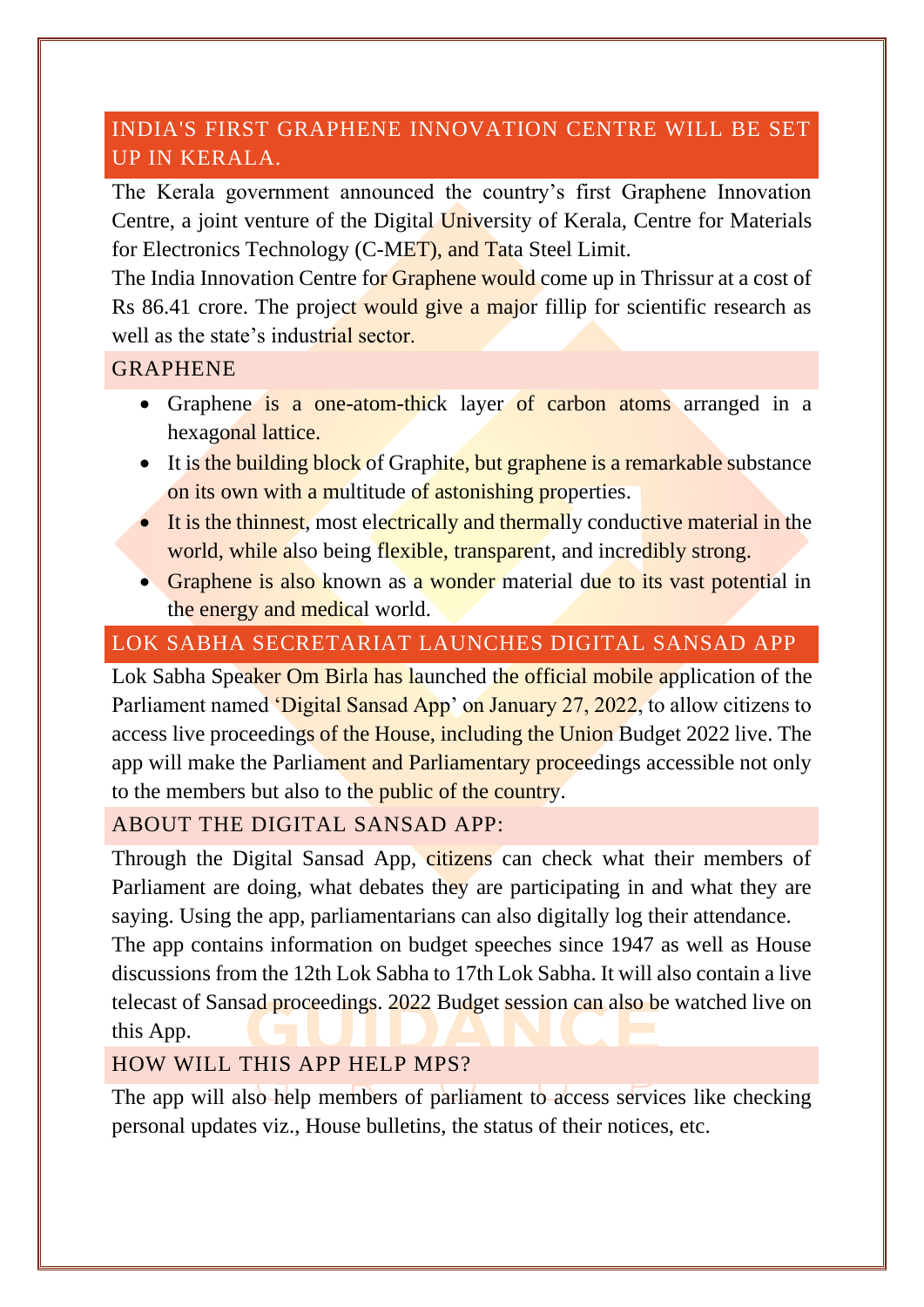MPs are barred from using laptops inside the house. Thus, this app will become handy for MPs to get parliamentary information during any debate in the House. In future, this app will help MPs to log in for attendance, give questions for the Question Hour as well as submit notices for debates or adjournment motions.

#### <span id="page-11-0"></span>WHY THIS APP WAS LAUNCHED?

Legislature is required to keep its constituents apprised of its routine proceedings. This objective needs Parliament to keep its communication channels up-to-date with evolving technological landscape. Thus, parliament started expanding its digital footprint. The launch of the 'Digital Sansad App' is an initiative in that direction.

#### <span id="page-11-1"></span>MILITARY EXERCISE

| <b>Sr</b>      | Name                         | Countries                    | Where                    |
|----------------|------------------------------|------------------------------|--------------------------|
| no             |                              |                              |                          |
|                | <b>PASSEX</b>                | and<br>Indian<br><b>Navy</b> | Cochin                   |
|                |                              | <b>Russian Navy</b>          |                          |
| $\overline{2}$ | Paschim Lehar                | Western                      | Naval off the West Coast |
|                | Indian Navy, IAF, Command of | the                          |                          |
|                | Indian Army and Indian Navy  |                              |                          |
|                | <b>Coast Guard</b>           |                              |                          |
| 3              | "Neptune Strike '22          | <b>NATO</b><br>(North        | Mediterranean Sea        |
|                |                              | <b>Atlantic</b><br>Treaty    |                          |
|                |                              | Organization)                |                          |
| $\overline{4}$ | CHIRU-2Q22                   | Russian, Chinese, and        | Gulf of Oman             |
|                |                              | Iranian navies               |                          |

#### <span id="page-11-2"></span>TASNIM MIR BECAME THE WORLD NO 1 IN BADMINTON U-19 GIRLS SINGLES

Tasnim Mir became the first Indian to grab World no 1 in Under-19 (U-19) Girls Singles category with 10,810 points in the latest Badminton World Federation (BWF) Junior rankings. She is followed by Mariia Golubeva from Russia and Lucia Rodriguez from Spain. In 2021, she won 3 Junior International Tournaments held in Bulgaria, France and Belgium, which helped her climb up for No.1 position. The World No.1 position in Boy's Singles is shared by Lakshya Sen, Siril Verma and Aditya Joshi.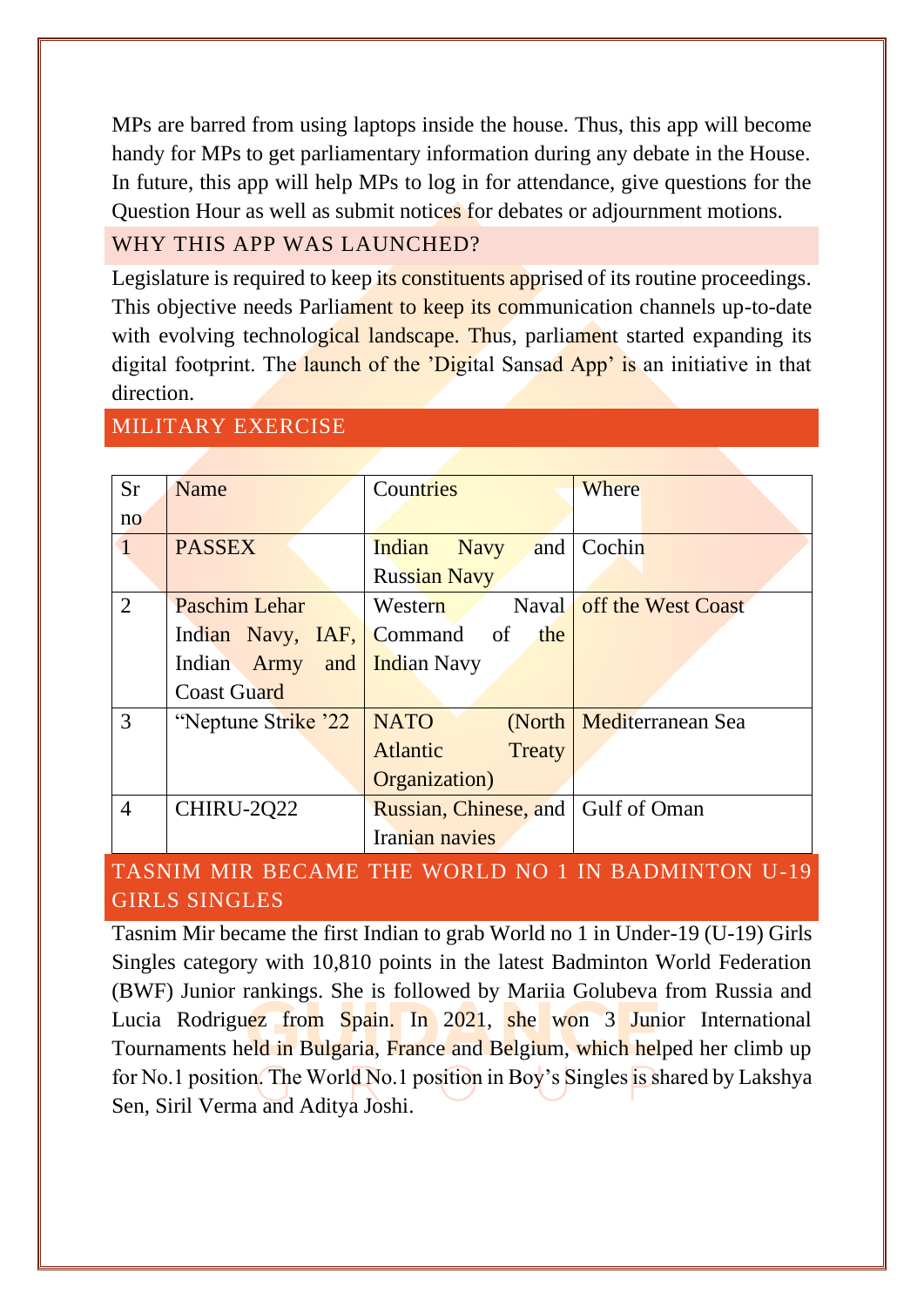#### <span id="page-12-0"></span>HOCKEY WOMEN'S ASIA CUP 2022:

- India defeated China, 2-0 to win the bronze medal at the 2022 Women's Hockey Asia Cup tournament. The 2022 Women's Hockey Asia Cup was the 10th edition of the quadrennial Women's Hockey Asia Cup.
- The tournament was held from January 21 to 28, 2022 at the Sultan Oaboos Sports Complex in Muscat, Oman.
- Japan defeated South Korea 4-2 in the final to win their third title at the Women's Hockey Asia Cup tournament.

#### <span id="page-12-1"></span>AUSTRALIAN OPEN 2022

- Rafael Nadal (Spain) has defeated Daniel Medvedev (Russia) 2-6,6-7,6-4,6-4,7-5 to win the Men's Singles title at the Australian Open 2022.
- This is his 21st Major title, becoming the first male player to do so.
- In women's tennis, Margaret Court (Australian) has 24 singles majors, an all-time record.
- In women's, World Number 1 Ashleigh Barty of Australia defeated Danielle Collins of the US, 6-3 7-6, to win women's singles final title at the Australian Open 2022.

| Events               | Winners                                   |
|----------------------|-------------------------------------------|
| Men's Singles        | Rafael Nadal                              |
| Women's Singles      | <b>Ashleigh Barty</b>                     |
| Men's Doubles        | Thanasi Kokkinakis and Nick Kyrgios       |
| Women's Doubles      | Barbora Krejčíková and Kateřina Siniaková |
| <b>Mixed Doubles</b> | Kristina Mladenovic and Ivan Dodig        |

#### <span id="page-12-2"></span>NATIONAL STARTUP AWARDS 2021

National Startup Awards 2021 is the second edition of the award ceremony, conceived by the Department for Promotion of Industry and Internal Trade (DPIIT). A total of 46 Startups have been recognized as winners of the National Startup Awards 2021 along with 1 incubator and 1 accelerator, by the Government of India. They have been felicitated for their contribution in their respective sectors.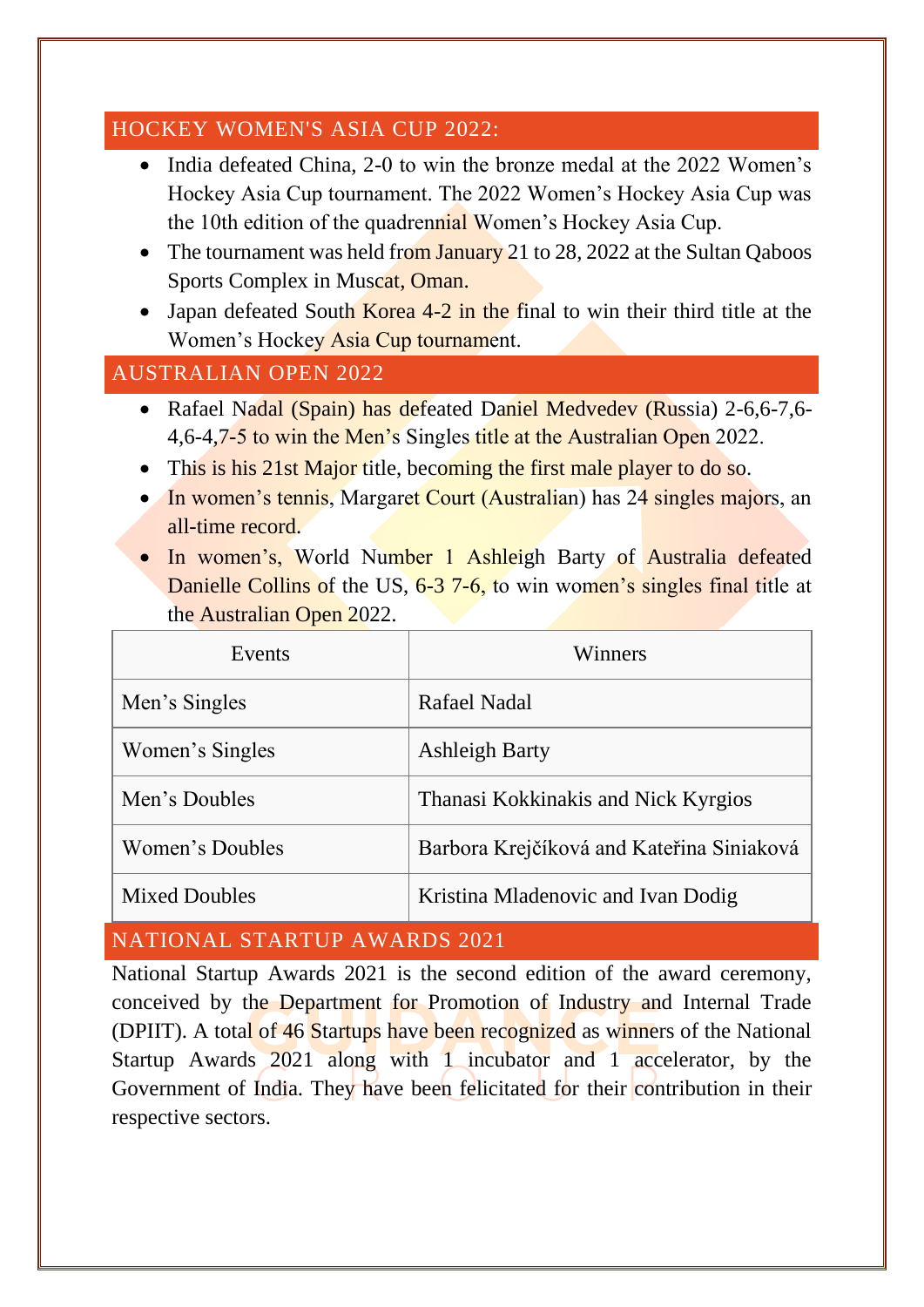#### <span id="page-13-0"></span>SOME WINNERS IN THE LIST:

- State-wise, Karnataka bagged the highest number of awards, which included 14 out of 46 national startup awards.
- In the fintech category's financial inclusion sub-sector, Bengaluru-based Naffa Innovations Private Limited (ToneTag) was declared the winner.
- In the fintech category's insurance sub-sector, Umbo Idtech Private Limited won the award.
- In the Robotics sub-sector, Sagar Defence was declared the winner.
- In the women-led start-up category, Jaipur-headquartered Frontier Markets was honoured.

#### <span id="page-13-1"></span>KEY POINTS OF THE AWARD:

- Over 2,177 applications were invited across 15 sectors and 49 sub-sectors for the award.
- These applicants were evaluated against six broad parameters namely Innovation, Scalability, Economic Impact, Social Impact, Environmental Impact, and Inclusiveness and Diversity.
- The National Startup Awards recognize and reward outstanding Startups and ecosystem enablers that are building innovative products or solutions and scalable enterprises.

#### <span id="page-13-2"></span>ANNOUNCEMENT OF STATE GOVERNMENT LITERARY AWARDS; LIFETIME ACHIEVEMENT AWARD TO SENIOR LITERARY BHARAT SASANE

- Every year, on behalf of the Marathi Language Department of the State Government, the Lifetime Achievement Award is given to the writers who have done remarkable work in the field of literature.
- This year's Vinda Karandikar Lifetime Achievement Award has been announced for veteran writer Bharat Sasane. Five lakhs Rs. The awards are in the form of cash, badges, and honours. Marathi Language Minister Subhash Desai announced the awards.
- Mr P. Bhagwat Award (2021) was announced to Lokvangmay Griha, Mumbai. The award consists of Rs. 3 lakhs in cash and a badge of honour.
- Dr Ashok Kelkar Marathi Language Study Award was announced to Ramesh Varkhede. The award consists of a cash prize of Rs 2 lakh and a badge of honour.
- Poet Mangesh Padgaonkar, Marathi Language Enhancer Award (2021, for individuals) Chandrakant Patil was declared. Dr Ashok Kelkar, Marathi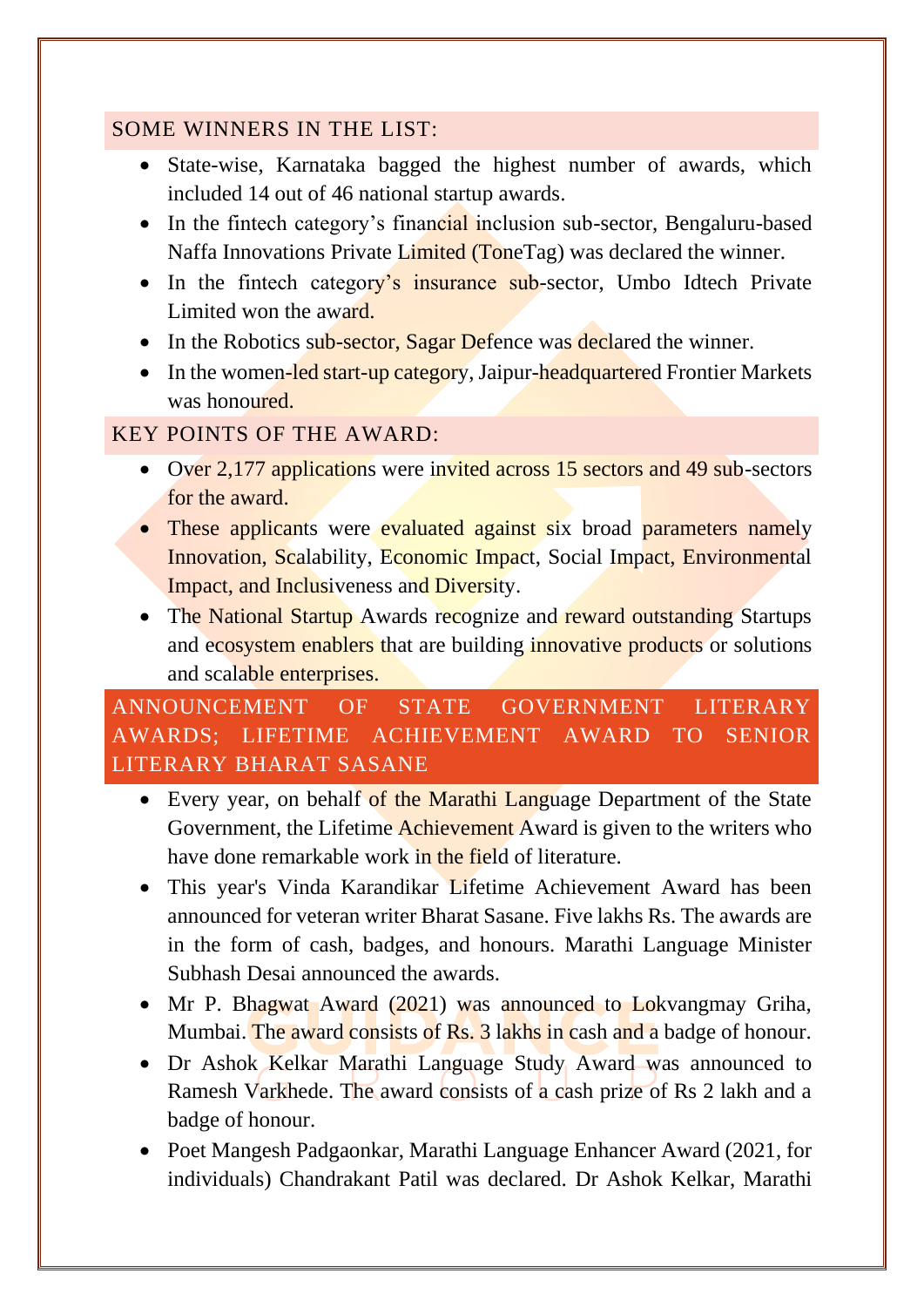Language Study Award 2021 (for the organization) was announced to Marathi Studies Council Pune.

• The Poet Mangesh Padgaonkar Marathi Language Promotion Award 2021 (for the organization) was announced at the Center for Marathi Studies, Mumbai.

#### <span id="page-14-0"></span>TEN FROM MAHARASHTRA AMONG PADMA AWARDEES

Ten Maharashtrians were honoured with Padma national awards, announced by President Ram Nath Kovind on Tuesday. In all, 128 Padma awards were announced, including four Padma Vibhushan, 17 Padma Bhushan and 107 Padma Shri awards.

| Padma Vibhushan | Ms. Prabha Atre (Art)                               |  |  |
|-----------------|-----------------------------------------------------|--|--|
| Padma Bhushan   | Shri Natarajan Chandrasekaran (Trade and Industry), |  |  |
|                 | <b>Shri Cyrus Poonawalla (Trade and Industry),</b>  |  |  |
| Padma Shri      | Dr. Himmatrao Bawaskar (medicine), Ms. Sulochana    |  |  |
|                 | Chavan (Art), Dr. Vijaykumar Vinayak Dongre         |  |  |
|                 | (Medicine), Shri Sonu Nigam (Art), Shri Anil Kumar  |  |  |
|                 | Rajvanshi, Dr. Bhimsen Singhal, Dr. Balaji Tambe    |  |  |

#### <span id="page-14-1"></span>PANDIT BIRJU MAHARAJ

- Kathak legend Pandit Birju Maharaj died at his home in Delhi late Sunday after suffering a heart attack. He was 83.
- A recipient of the country's second-highest civilian award, Padma Vibhushan, he was fondly called Pandit-Ji or Maharaj-Ji by his disciples and legions of followers and was one of India's best-known artists.
- Indian dancer, a master of the kathak form and a leading exponent of the Kalka-Bindadin Gharana (community of musicians sharing a distinctive musical style) of Lucknow.
- Birju Maharaj was born into a well-known kathak dancing family. He began performing as a child alongside his father, Acchan Maharaj. After the death of his father, when Birju was nine years old, he began training with his uncles, the dance masters Shambhu and Lacchu Maharaj. He became a dance teacher at the age of 13, and by the time he was 28 his mastery of the dance form had won him the coveted Sangeet Natak Akademi (India's national academy of music, arts, and dance) Award.
- Known for his perfect rhythm and expressive abhinaya, or gesture language, Birju Maharaj developed a style that blends elements belonging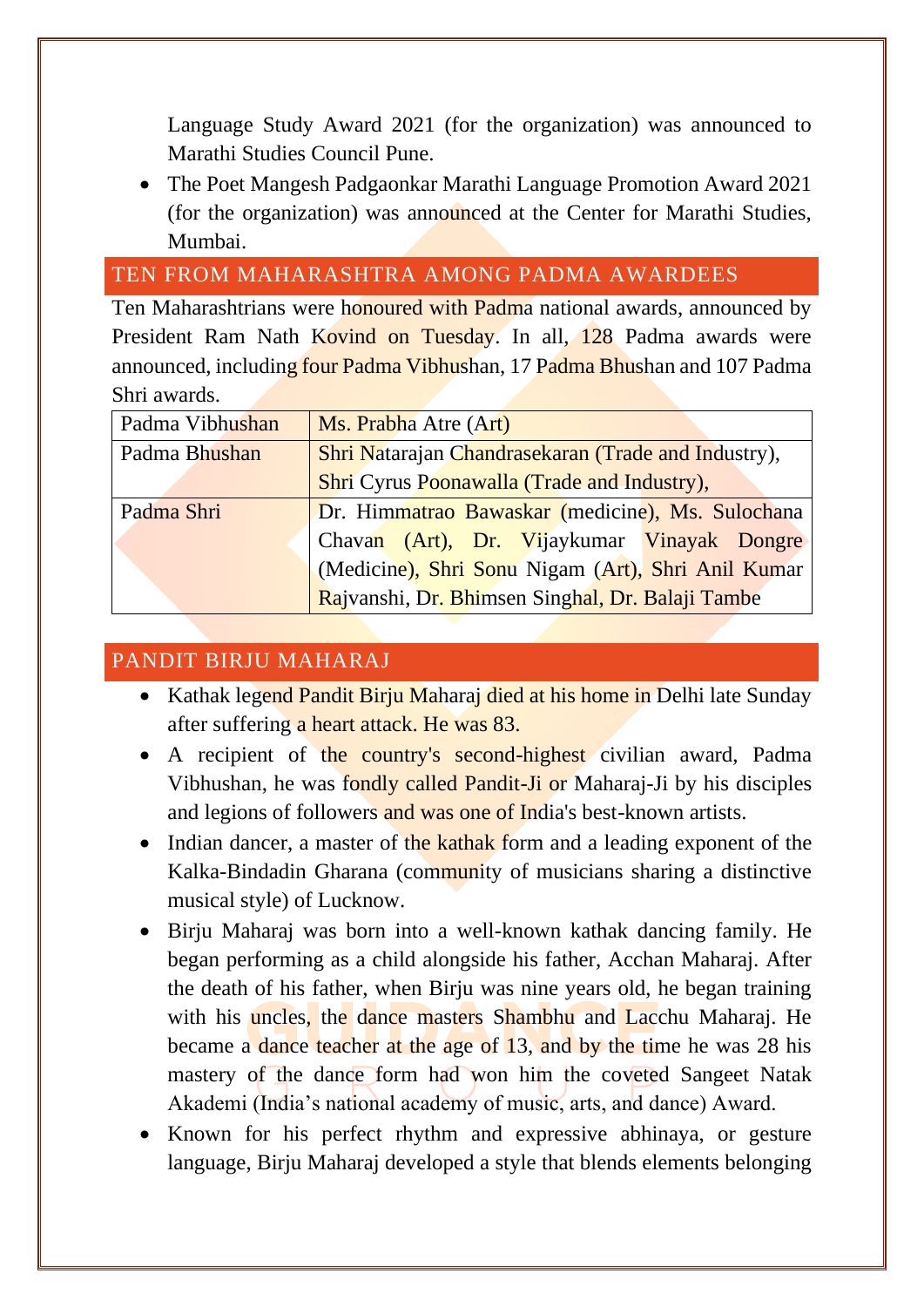to both his uncles as well as those belonging to his father. He claimed to have inherited the precision of footwork and the play of the face and neck from his father, and the stylized fluidity of movement from his uncles. In addition to delineating episodes from the Radha-Krishna legend, Birju Maharaj innovatively used the dance form to express himself on various non-mythological and social issues. He was especially known as a brilliant choreographer, and he helped popularize dance dramas.

#### <span id="page-15-0"></span>N.D. PATIL

- Narayan Dyandeo Patil, who passed away on January 17, was a towering figure of the Left movement, and the Peasants and Workers Party (PWP). He was **93.**
- The PWP grew out of a non-Brahmin, social reform movement, Satyashodhak Samaj, founded by Jyotiba Phule in Pune.
- The party was formed in 1948 by prominent Congressman, Keshavrao Jedhe, who felt the Congress was not giving its due to farmers. His exit, along with other Congressmen, helped the rise of Y.B. Chavan in the Congress. Later, as he became more secure, he, in turn, engineered defections from the PWP.
- This changed the ideological course of Maharashtra politics. Even then, the PWP remained strong with a good presence in the Lok Sabha and the state legislature.
- As a journalist, I have seen Patil's work for decades, since 1978 when he was the minister for **cooperation in the coalition** government led by Pawar. Patil then became the architect of the cotton monopoly procurement scheme. Like some other dedicated PWP leaders, he never set up any cooperative enterprise.

#### <span id="page-15-1"></span>PUBLISHED ARTICLES -

- Undressing of Social Development Scheme (Handbook)
- Ceilings on Agricultural Land and the Regressive Act of the Government of Maharashtra (Pamphlet) 1962
- Congress Government and Farmers' Loot (Booklet) 1962
- Guarantee of affordable prices for agricultural commodities and nationalization of wholesale trade (booklet) 1963
- Rising Inflation and Consumer Saseholpat (Booklet) 1966
- Krishnaswarup (booklet) of Maharashtra Government's White Paper 1967
- Affidavit of Affordable Price of Agricultural Commodities (Book) 1970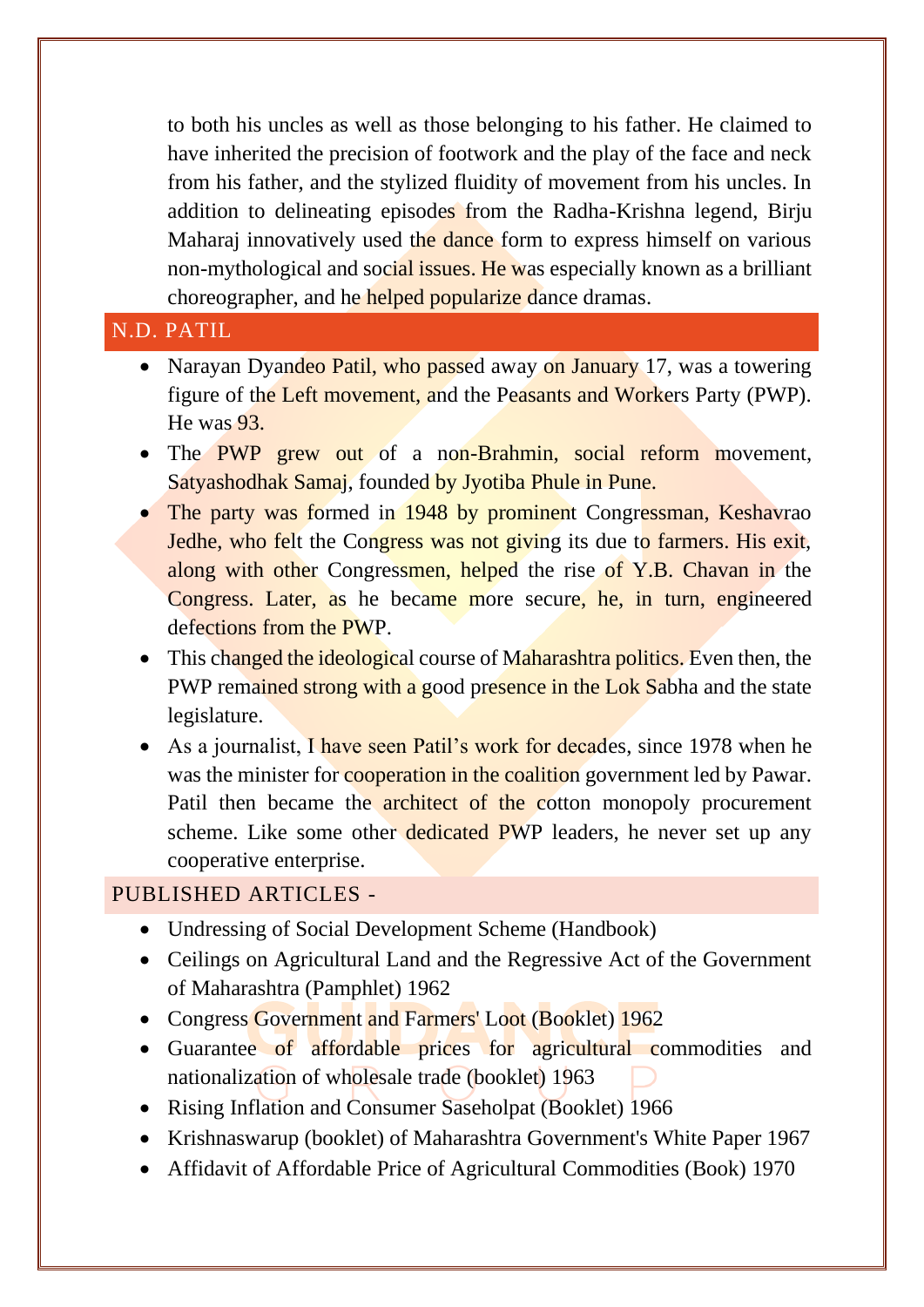- After all, this education is for whom? (Booklet) 1992
- Maharshi Vitthal Ramji Shinde (booklet)
- Ninth Thought Conference Parbhani, Presidential Address, 2001 (Challenges Facing Indian Democracy in the Neo-Imperialist Era)

#### <span id="page-16-0"></span>POLITICAL CAREER -

- 1948 Joined the Peasant Workers Party
- 1957 General Secretary of Mumbai Mill Workers Union
- Member of Maharashtra Legislative Council for 18 years from 1960-66, 1970-76, 1976-82
- 1969 1978, 1985 2010 General Secretary of shetakri kamgar paksh
- 1978-1980 Minister of Co-operation, State of Maharashtra
- 1985-1990 Member of Maharashtra Legislative Assembly (Representative of Kolhapur Constituency)
- 1999-2002 Convener Democratic Alliance Government
- Member of Maharashtra State Boundary Ouestion Committee and prominent leader of Border Movement

#### <span id="page-16-1"></span>DR ANIL AWACHAT

- Dr Anil Awachat, a prominent Marathi author and social activist based in Pune, passed away. He was the founder-director of Muktangan rehabilitation centre in Pune and was associated with several other social causes. He was 77.
- The centre was set up in 1986 to treat addiction and included a combination of medicine, therapies, and activities. Dr Anil Awachat, who got his medical degree from B J Medical College, decided to serve in the community and along with his late wife Dr Anita set up the centre.
- In 2021, he was awarded the Lifetime Achievement Award of Maharashtra Sahitya Parishad. His book 'Srishtit Goshtit' won the Sahitya Akademi's Best Children's Literature Award.
- As a journalist, he wrote on a variety of topics. It has been published in Diwali issues from time to time. He compiled these articles from several books such as 'Reporting Day' and 'Manasa (माणसं)'. In this autobiographical essay a little about himself, he has written in detail about his own life.